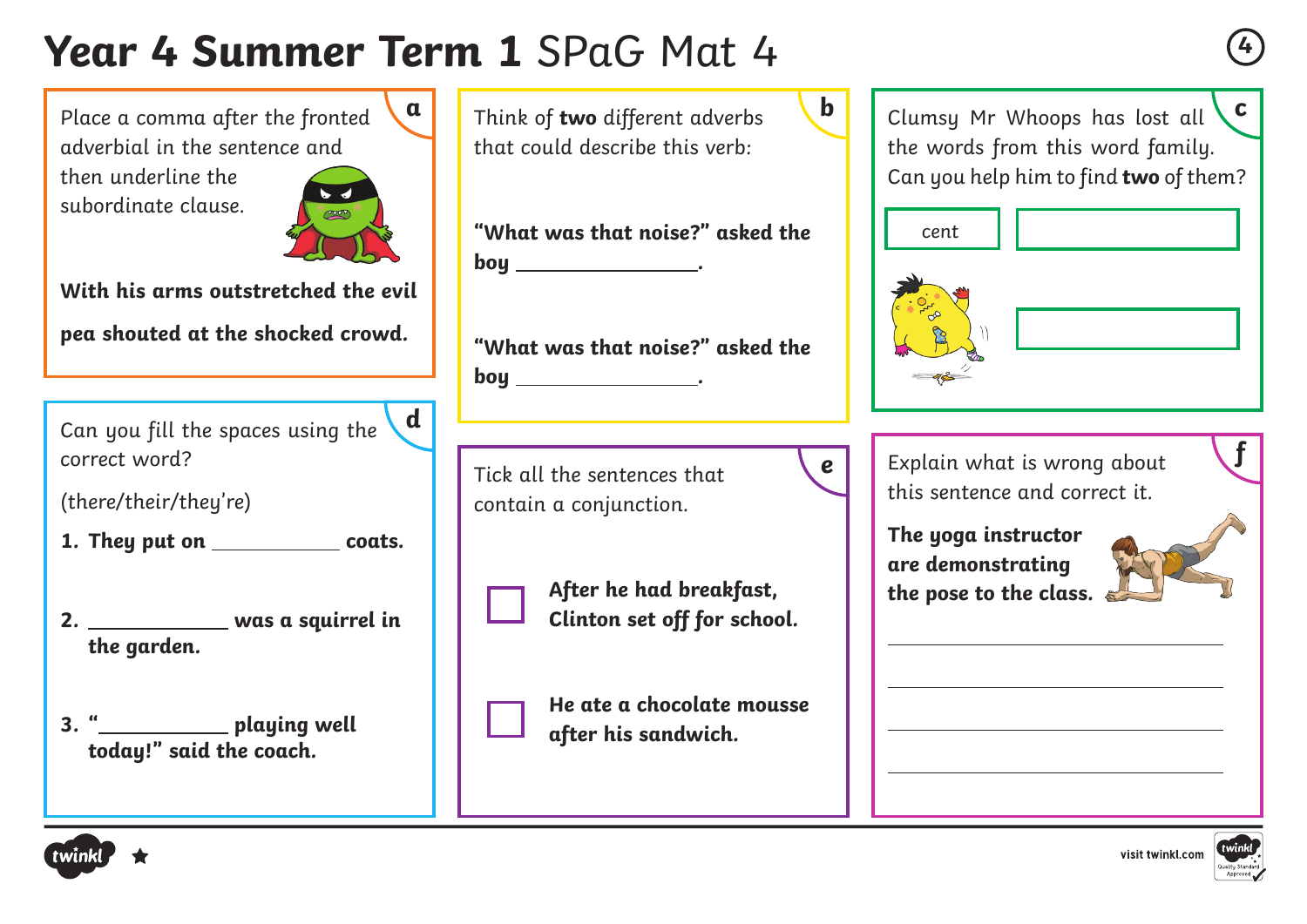# **Year 4 Summer Term 1** SPaG Mat 4 **Answers <sup>4</sup>**

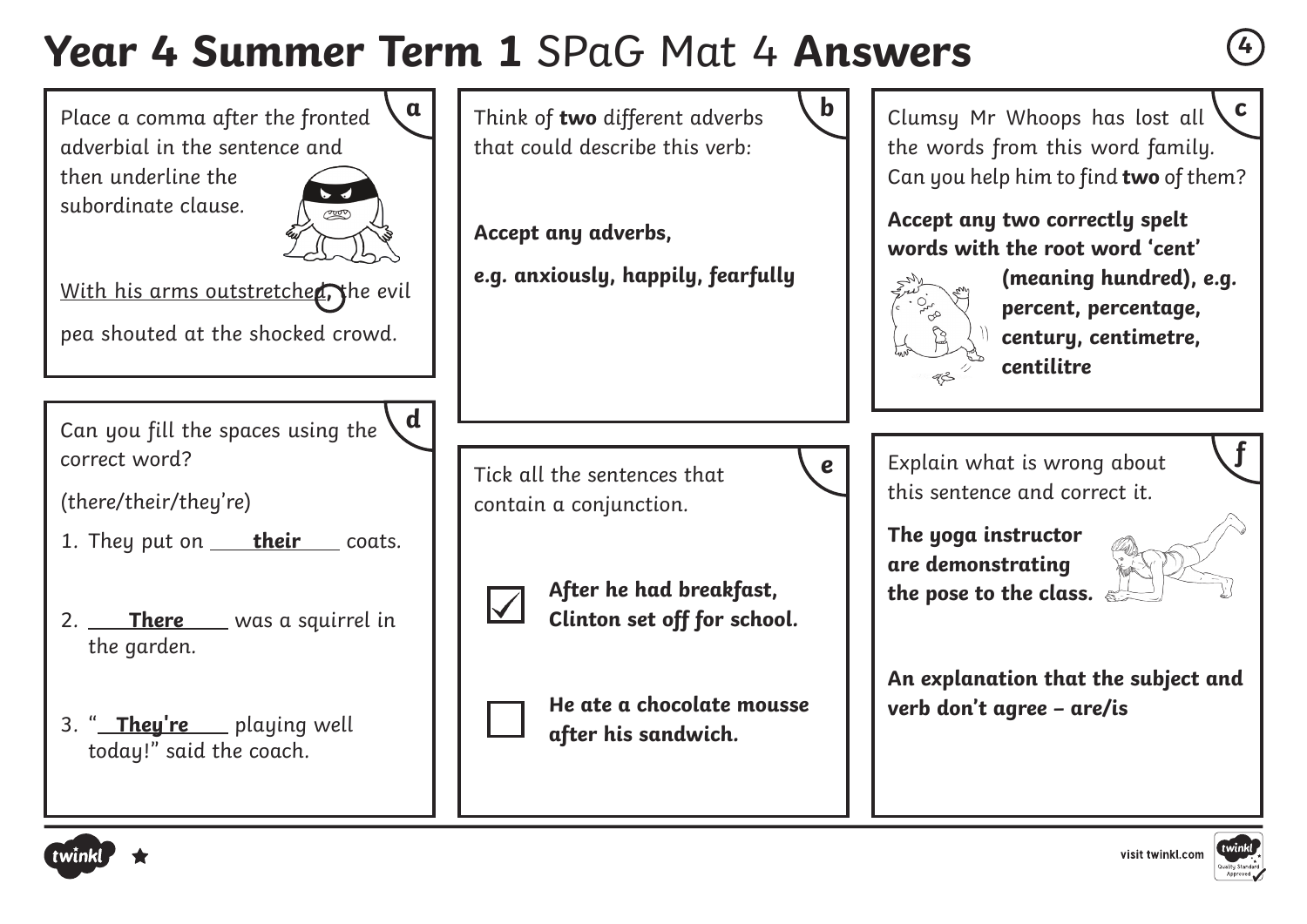# **Year 4 Summer Term 1** SPaG Mat 4 **<sup>4</sup>**

 $\overline{a}$ 

 $\overline{a}$ 

Place a comma after the fronted adverbial in the sentence and then underline the subordinate clause.



**With his arms outstretched the evil pea shouted at the shocked crowd**

**before he flew off into the night.**

Can you fill the spaces using the correct word? **d**

(there/their/they're)

 $\overline{a}$ 

- **1.** They put on \_\_\_\_\_\_\_\_\_\_\_\_\_\_ coats.
- **2. was a squirrel in the garden.**
- **3. " playing well today!" said the coach.**

Why has an apostrophe been used in the word 'they're'?





**f**

**c**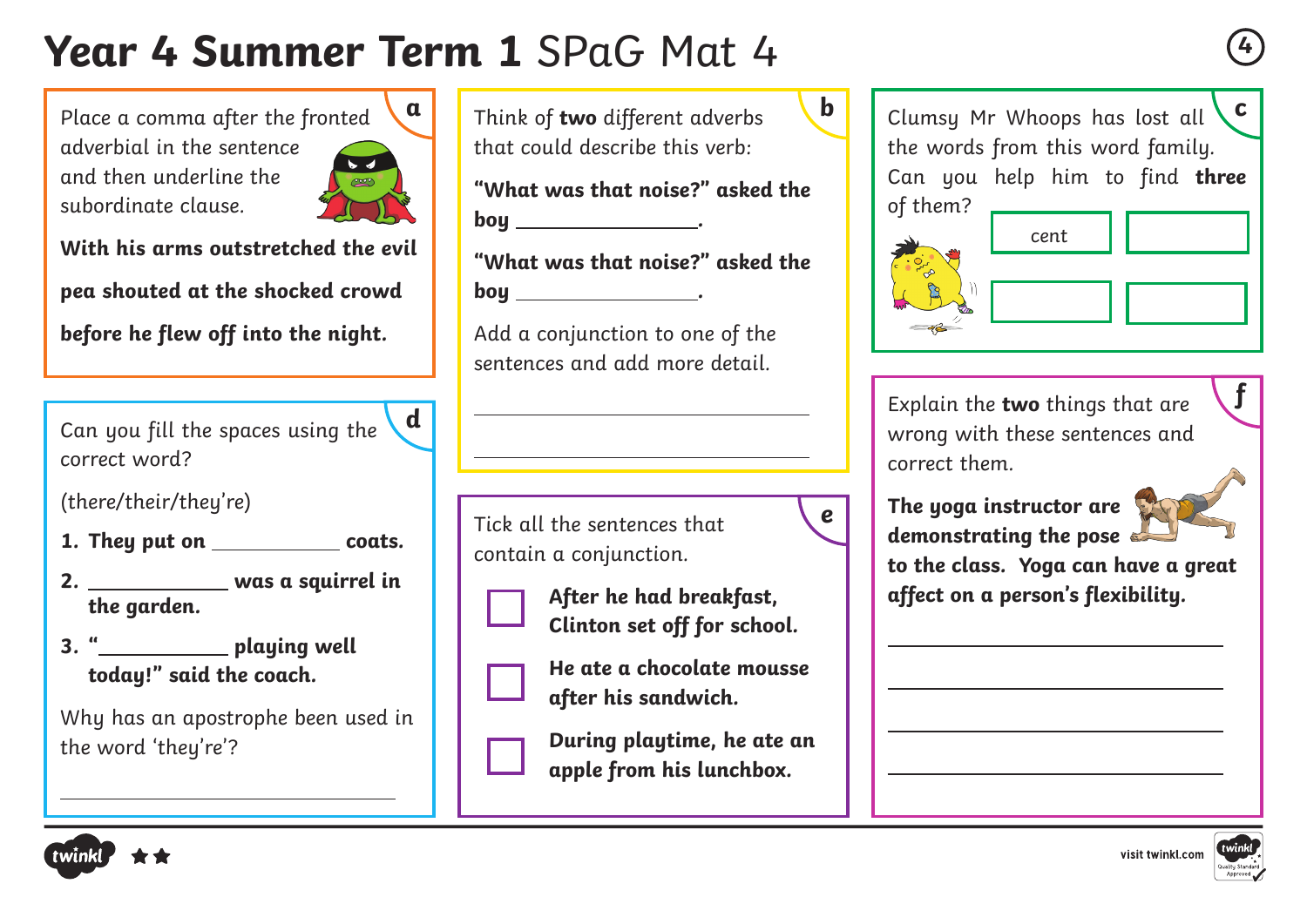# **Year 4 Summer Term 1** SPaG Mat 4 **Answers <sup>4</sup>**

Place a comma after the fronted adverbial in the sentence and then underline the subordinate clause.



**With his arms outstretched, the evil pea shouted at the shocked crowd before he flew off into the night.**

Can you fill the spaces using the correct word? **d**

(there/their/they're)

- 1. They put on **their** coats.
- 2. **There** was a squirrel in the garden.
- 3. " **They're** playing well today!" said the coach.

**Accept any answer that mentions the apostrophe being used for contraction/omission.**



**Accept any adverbs, e.g. anxiously, happily, fearfully.**

Add a conjunction to one of the sentences and add more detail.

**Accept any sentence with an added conjunction and additional information, e.g. "What was that noise?" asked the boy fearfully but he dare not move.** 

Tick all the sentences that contain a conjunction.



**After he had breakfast, Clinton set off for school.**



**He ate a chocolate mousse after his sandwich.**

**During playtime, he ate an apple from his lunchbox.**



**e**

Clumsy Mr Whoops has lost all the words from this word family. Can you help him to find four of them? Think of **two** different adverbs  $\begin{bmatrix} \mathbf{b} \\ \mathbf{c} \end{bmatrix}$  Clumsu Mr Whoops has lost all  $\begin{bmatrix} \mathbf{c} \\ \mathbf{c} \end{bmatrix}$ 

> **Accept any three correctly spelt words with the root word 'cent' (meaning hundred), e.g. percent, percentage, century, centimetre, centilitre.**

Explain the **two** things that are wrong with these sentences and correct them.





**f**

**to the class. Yoga can have a great affect on a person's flexibility.**

**An explanation that the subject and verb don't agree - are/is and that the wrong homophone has been used – should be 'effect'.**



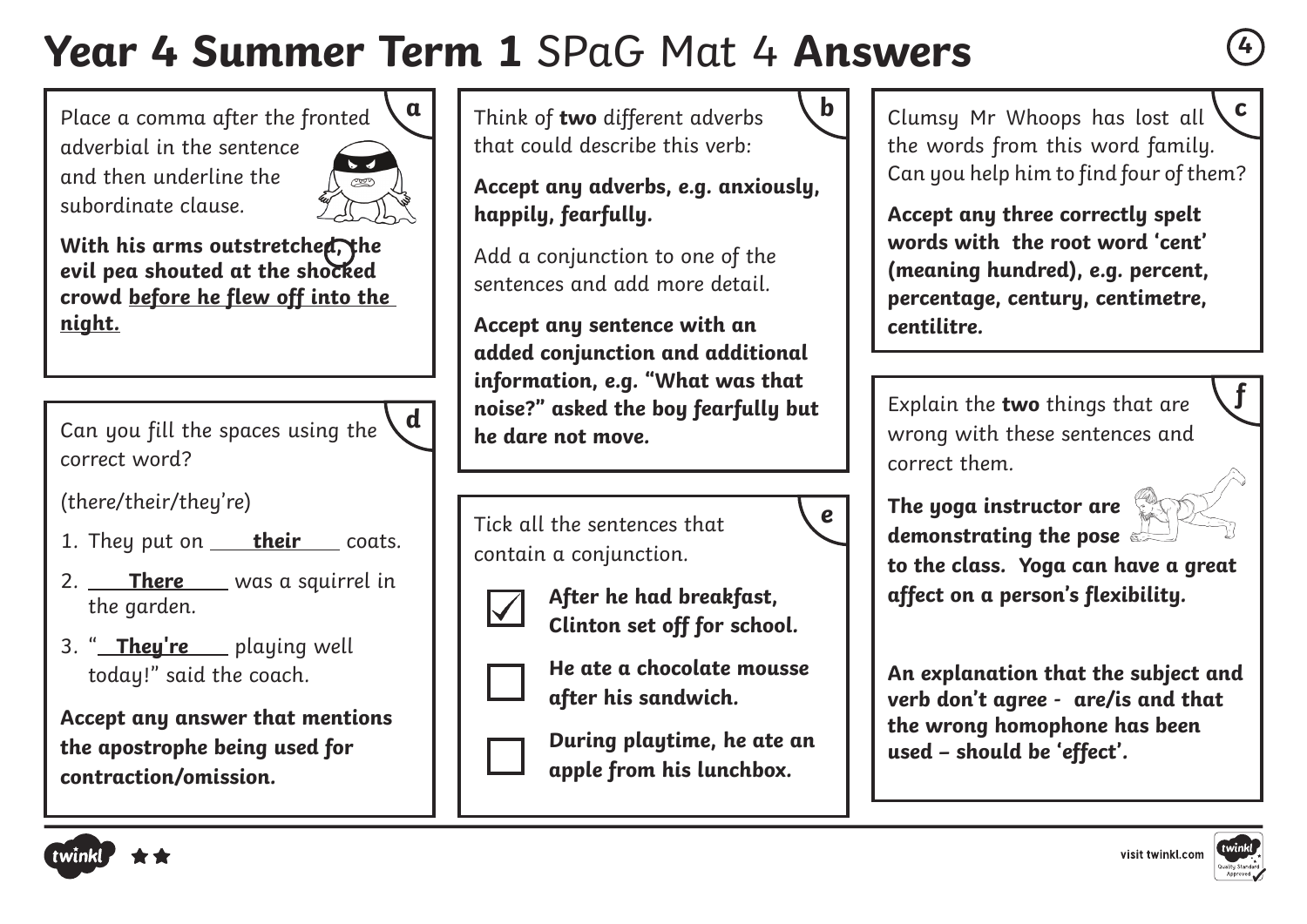#### **Year 4 Summer Term 1** SPaG Mat 4 **<sup>4</sup>**

**b a c** Clumsy Mr Whoops has lost all Write a sentence about the Think of **two** different adverbs evil pea that contains a that could describe this verb: the words from this word family.  $\overline{a}$ **COOP** fronted adverbial phrase Can you help him to find four of them? **"What was that noise?" asked the**  and a subordinate clause. **boy.**  cent**"What was that noise?" asked the boy.**  Add a subordinating conjunction to one of the sentences and add **d** Can you fill the spaces using the more detail.  $\overline{a}$ (there/their/they're) **f** Explain everything that is  $\overline{a}$ **1.** They put on \_\_\_\_\_\_\_\_\_\_\_\_\_\_ coats. wrong about these sentences and **2. was a squirrel in**  correct them. **e** Tick all the sentences that **The yoga instructor are**  contain a conjunction. **demonstrating the pose 3. " playing well to the class. Yoga can have a great today!" said the coach. After he had breakfast, affect on a person's flexibility. Clinton set off for school.** Why has an apostrophe been used **He ate a chocolate mousse**  in the word 'they're'? Can you write another present progressive sentence **after his sandwich. During playtime, he ate an apple from his lunchbox.**  Circle all of the prepositions.



 $\overline{a}$ 

 $\overline{a}$ 

using 'they're'?

 $\overline{a}$ 

 $\overline{a}$ 

correct word?

**the garden.**